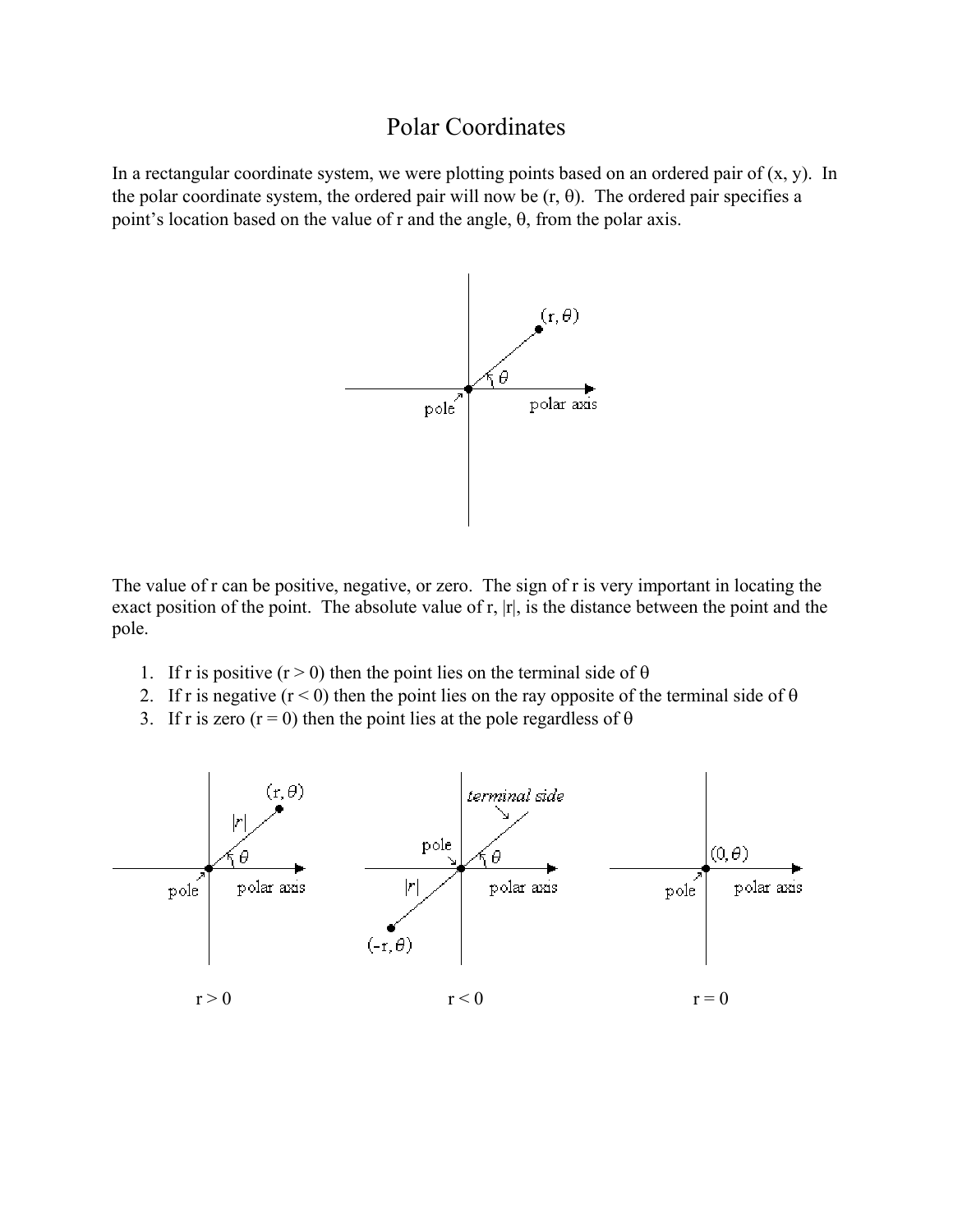**Example 1:** Plot the following polar coordinates.

a) (-3, 135°) b) (2, 
$$
-\frac{\pi}{3}
$$
) c) (4, 405°)

Solution:



One big difference between polar and rectangular coordinates is that polar coordinates can have multiple coordinates representing the same point by adjusting the angle θ or the sign of r and the angle θ.

To find other representations for the point  $(r, \theta)$ :

- Add a multiple of  $2\pi$  to the angle and do not change r
- Add a multiple of  $\pi$  to the angle and change r to  $-r$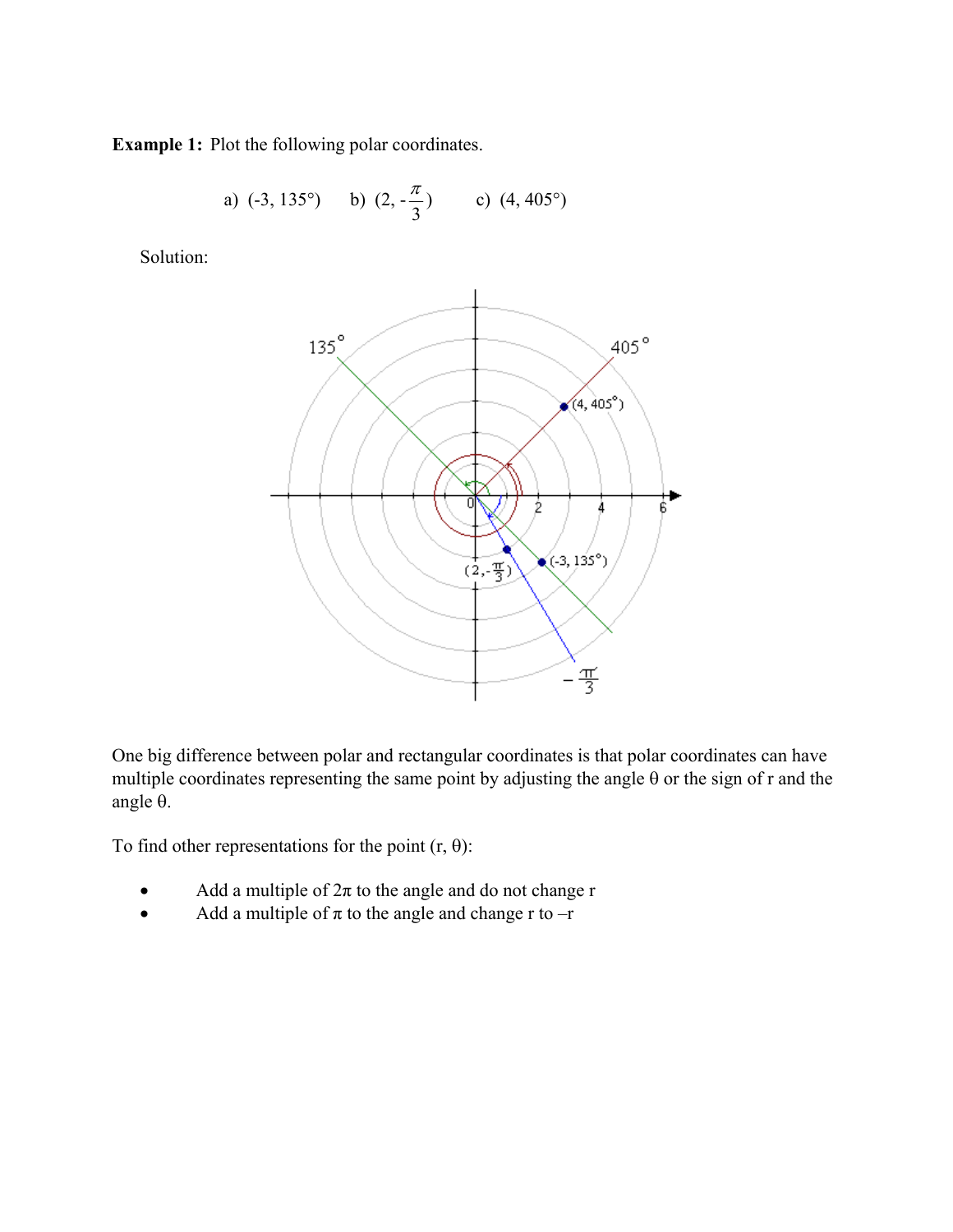**Example 2:** Find another representation of the ordered pair  $(3, \frac{\pi}{4})$  that satisfies the given conditions.

r is negative and 
$$
0 < \theta < 2\pi
$$

Solution:

Change r to  $-r$  and add  $\pi$  to the angle

$$
(3, \frac{\pi}{4}) = (-3, \frac{\pi}{4} + \pi)
$$

$$
= (-3, \frac{5\pi}{4})
$$

Since the polar axis coincides with the x-axis and the pole coincides with the origin, a relationship can be established between the polar coordinates and the rectangular coordinates for a point.



 By forming a right triangle, we can use the definitions of the trigonometric functions to establish the relationship between the two sets of ordered pairs.

$$
\sin \theta = \frac{y}{r} \qquad \qquad \cos \theta = \frac{x}{r} \qquad \qquad \tan \theta = \frac{y}{x}
$$
  

$$
r \sin \theta = y \qquad \qquad r \cos \theta = x
$$

The Pythagorean Theorem can also be used to establish a relationship between x, y, and r.

$$
a2 + b2 = c2
$$

$$
x2 + y2 = r2
$$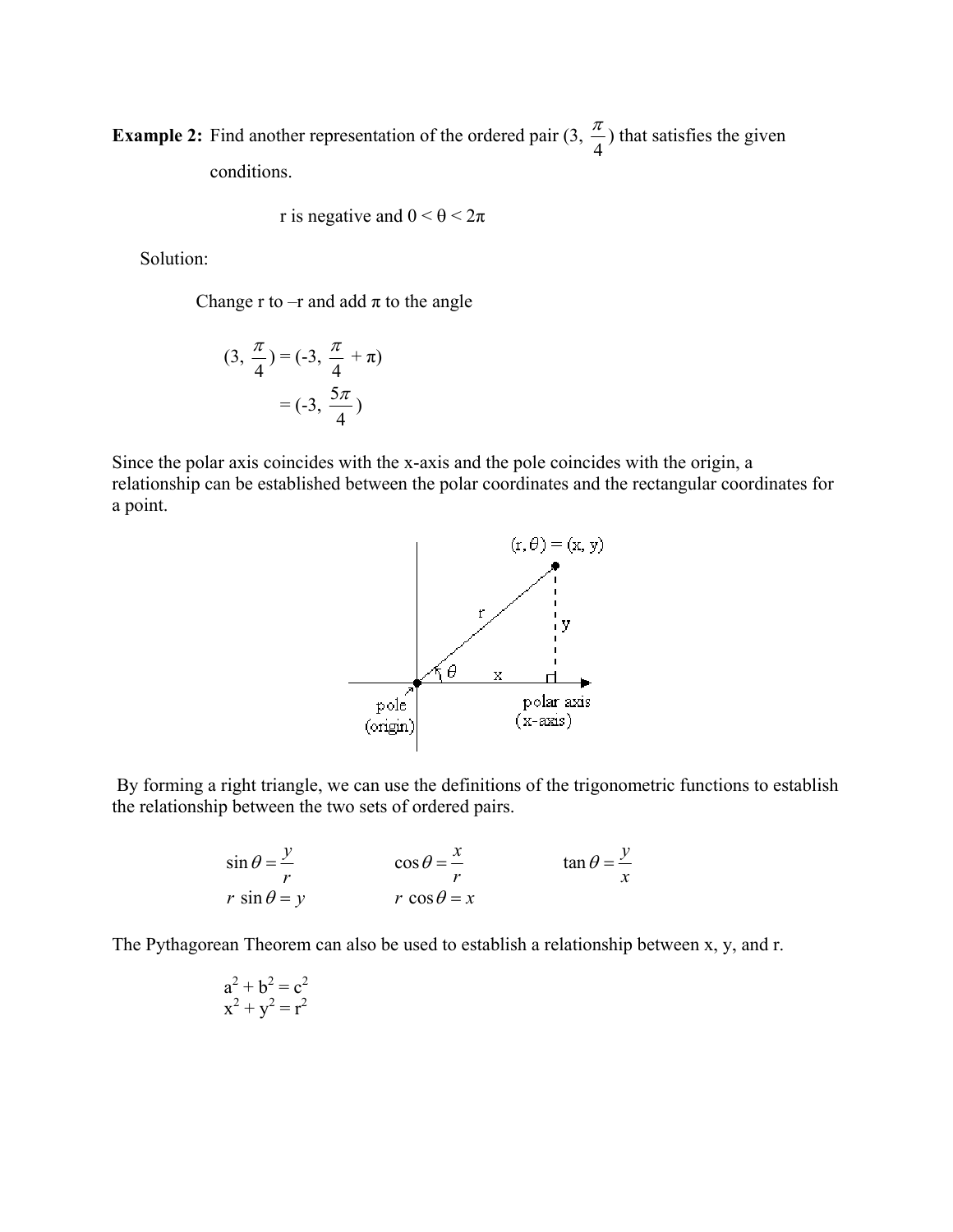**Example 3:** Convert the polar coordinates  $(-8, \frac{2}{3})$ 3  $\frac{\pi}{\pi}$ ) into rectangular coordinates. Solution:

Plot the polar coordinates

 This is not a necessary step but it will provide you with an idea of what should be the rectangular coordinates.



 From the graph, we can see that the point is in the fourth quadrant making the x coordinate positive and the y coordinate negative. The rectangular coordinates would be approximately  $(4, -7)$ .

Find x

$$
x = r \cos \theta
$$
  

$$
x = -8 \cos \frac{2\pi}{3}
$$
  

$$
x = (-8) (-\frac{1}{2})
$$
  

$$
x = 4
$$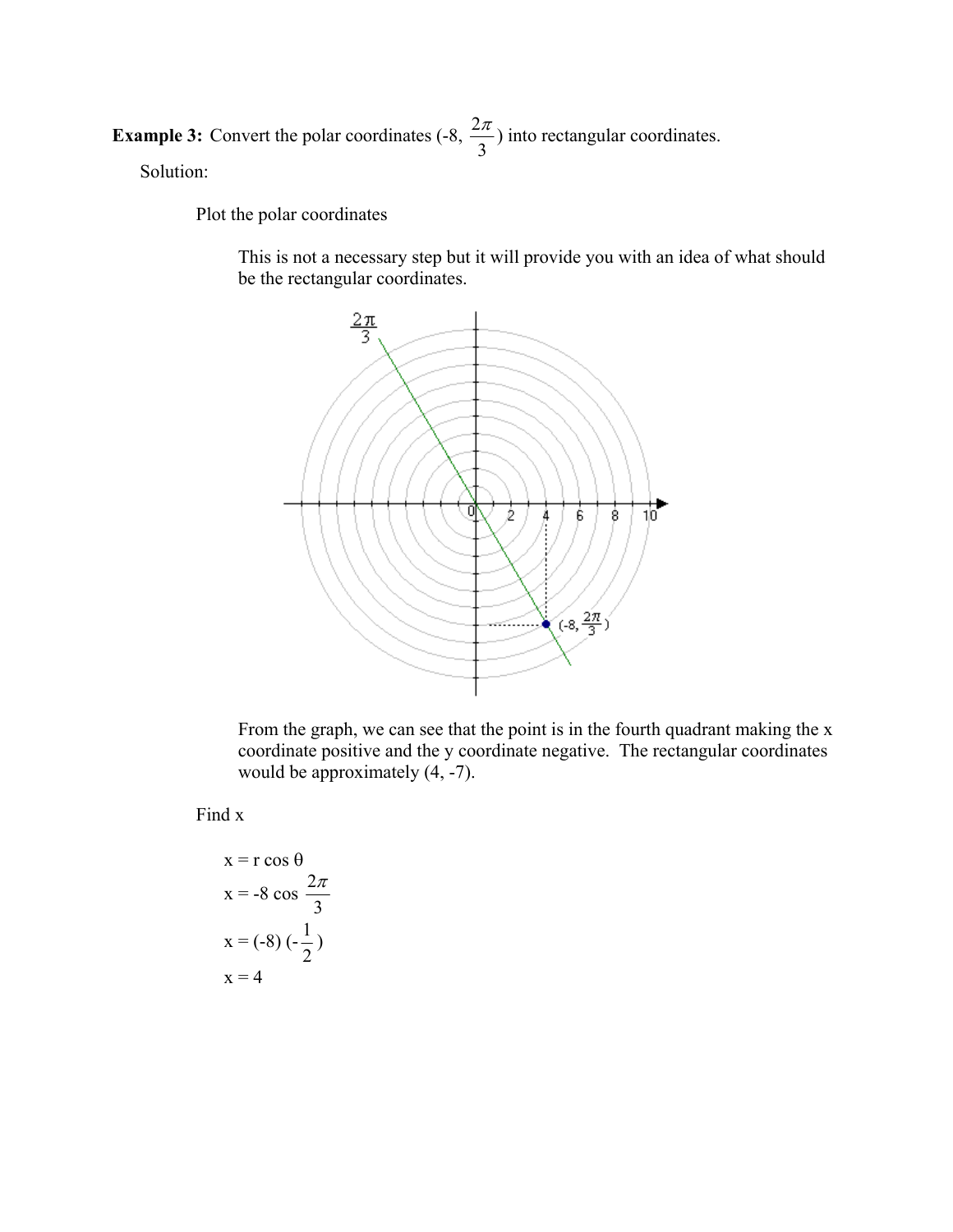## **Example 3 (Continued):**

Find y

$$
y = r \sin \theta
$$
  

$$
y = -8 \sin \frac{2\pi}{3}
$$
  

$$
y = (-8) (\frac{\sqrt{3}}{2})
$$
  

$$
y = -4\sqrt{3}
$$

The rectangular coordinates would be  $(4, -4\sqrt{3})$  which is approximately  $(4, -7)$ .

**Example 4:** Convert the rectangular coordinates  $(3, -3)$  into polar coordinates with  $r > 0$  and  $0 \leq \theta \leq 2\pi$ .

Solution:

Plot the rectangular coordinates



From the graph, we can see that the point is in the fourth quadrant.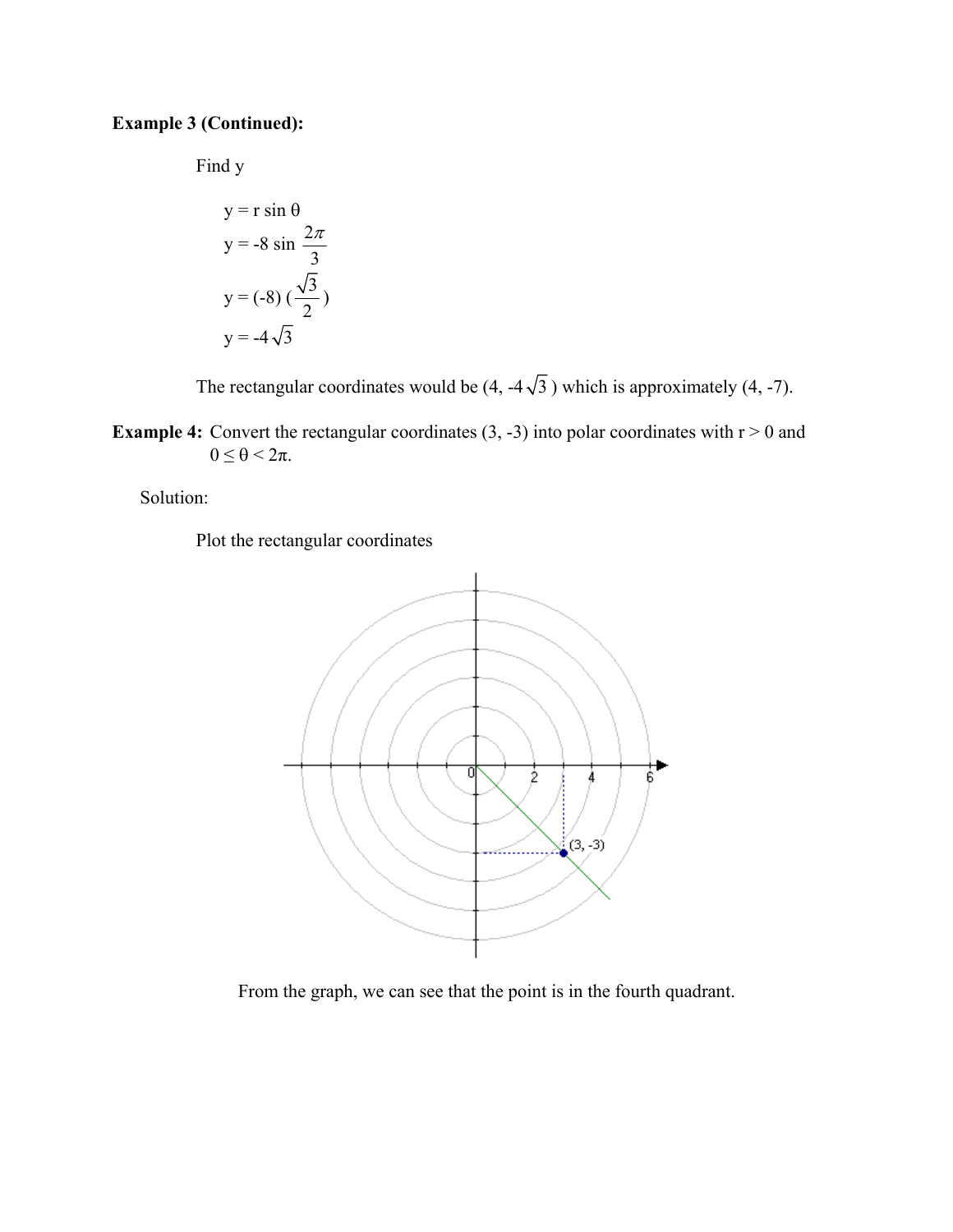## **Example 4 (Continued):**

Find r

$$
r = \sqrt{x^2 + y^2}
$$
  
\n
$$
r = \sqrt{(3)^2 + (-3)^2}
$$
  
\n
$$
r = \sqrt{9 + 9}
$$
  
\n
$$
r = \sqrt{18}
$$
  
\n
$$
r = 3\sqrt{2}
$$

Find  $\theta$ 

$$
\tan \theta = \frac{y}{x}
$$

$$
\tan \theta = \frac{-3}{3}
$$

$$
\tan \theta = -1
$$

 $\tan \frac{\pi}{1} = 1$ 4  $\frac{\pi}{\pi}$  = 1 and since the point is in quadrant IV we would subtract the reference

angle for  $2\pi$  to get the measurement of  $\theta$ 

$$
\theta = 2\pi - \frac{\pi}{4}
$$

$$
\theta = \frac{7\pi}{4}
$$

The polar coordinates would be  $(3\sqrt{2}, \frac{7}{2})$ 4  $\frac{\pi}{\cdot}$ ).

The relationships that have been established between the polar and rectangular coordinate systems can also be used in converting a polar equation into rectangular form or converting a rectangular equation into polar form. The next two examples will demonstrate how this is done.